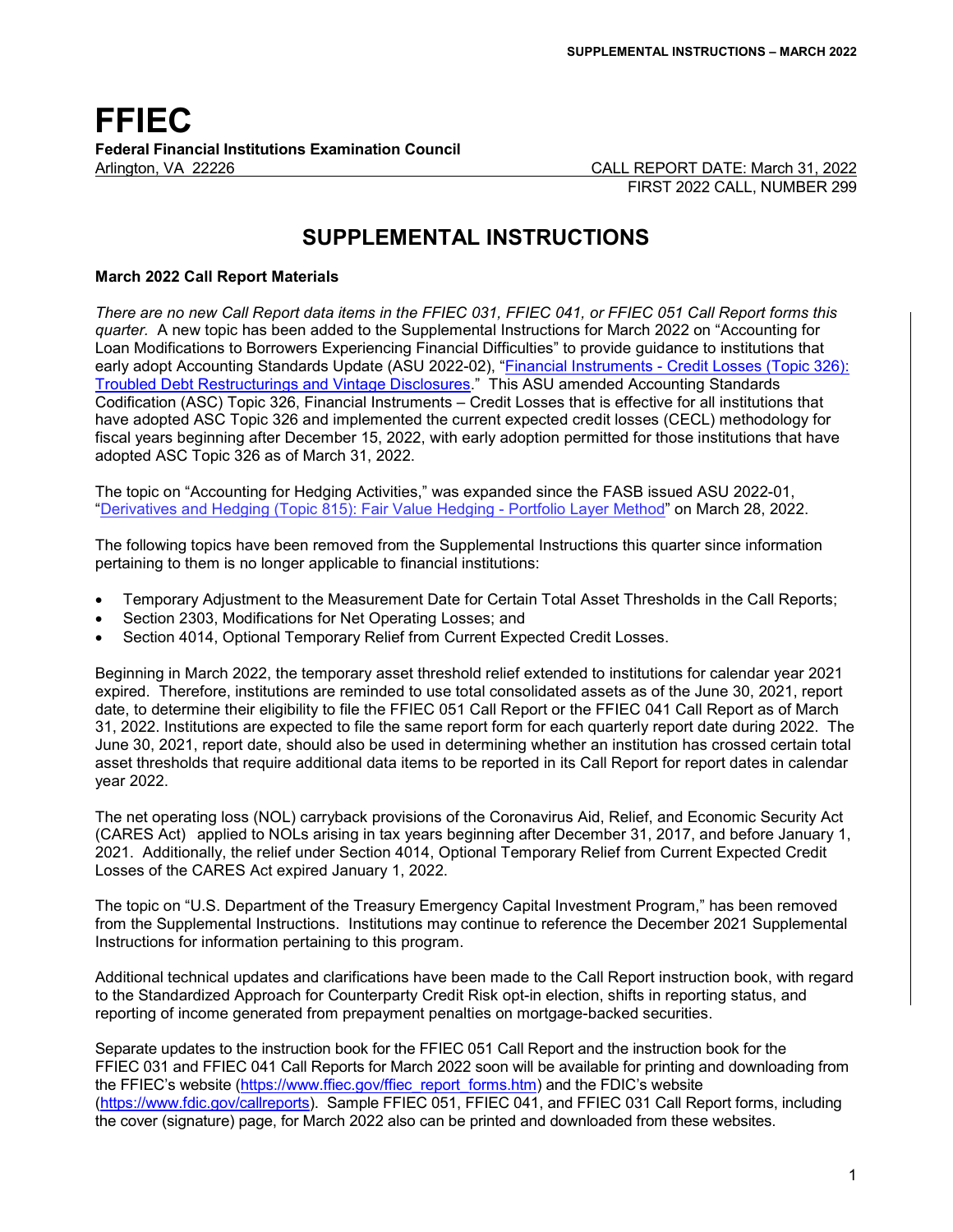In addition, institutions that use Call Report software generally can print paper copies of blank forms from their software. Please ensure that the individual responsible for preparing the Call Report at your institution has been notified about the electronic availability of the March 2022 report forms, instruction book updates, and these Supplemental Instructions. The locations of substantive changes to the text of the previous quarter's Supplemental Instructions are identified by a vertical line in the right margin.

#### **Submission of Completed Reports**

Each institution's Call Report data must be submitted to the FFIEC's Central Data Repository (CDR), an Internet-based system for data collection [\(https://cdr.ffiec.gov/cdr/\)](https://cdr.ffiec.gov/cdr/), using one of the two methods described in the banking agencies' Financial Institution Letter (FIL) for the March 31, 2022, report date. The CDR Help Desk is available from 9:00 a.m. until 8:00 p.m., Eastern Time, Monday through Friday, and Saturday, April 30, 2022, to provide assistance with user accounts, passwords, and other CDR system-related issues. The CDR Help Desk can be reached by telephone at (888) CDR-3111, by fax at (703) 774-3946, or by e-mail at [cdr.help@cdr.ffiec.gov.](mailto:cdr.help@cdr.ffiec.gov)

Institutions are required to maintain in their files a signed and attested hard-copy record of the Call Report data file submitted to the CDR. (See the next section for information on the Call Report signature requirement.) The appearance of this hard-copy record of the submitted data file need not match exactly the appearance of the sample report forms on the FFIEC's website, but the hard-copy record should show at least the caption of each Call Report item and the reported amount. A copy of the cover page printed from Call Report software or from the FFIEC's website should be used to fulfill the signature and attestation requirement. The signed cover page should be attached to the hard-copy record of the Call Report data file that must be placed in the institution's files.

Currently, Call Report preparation software products marketed by (in alphabetical order) Adenza (formerly Axiom SL, Inc.); DBI Financial Systems, Inc.; Fed Reporter, Inc.; FIS Compliance Solutions; FiServ, Inc.; KPMG LLP; SHAZAM Core Services; Vermeg; and Wolters Kluwer Financial Services meet the technical specifications for producing Call Report data files that are able to be processed by the CDR. Contact information for these vendors is provided on the final page of these Supplemental Instructions.

#### **Call Report Signature Requirement and COVID-19**

Generally, each Call Report submission must be signed by the Chief Financial Officer (or equivalent) and three directors (two for state nonmember banks). [1](#page-1-0) While the Call Report data submission occurs electronically, the current Call Report instructions require that the signed cover page must be attached to a printout or copy of the Call Report forms or data reported to the agencies. The agencies note that while the instructions refer to a single page, the required signatures may be obtained on separate cover pages from each required signer, rather than by obtaining all signatures on a single cover page.

Business disruptions related to the Coronavirus Disease 2019 (COVID-19), including distancing requirements and remote work, may make it operationally challenging for an institution to obtain original ink signatures from all required signers in order to submit the Call Report on a timely basis. Therefore, for the duration of the COVID-19 disruptions, including for the March 31, 2022, Call Report, the agencies will permit an institution to use electronic signatures in lieu of ink signatures to fulfill the Call Report attestation requirement. The institution should follow appropriate governance procedures for collecting and retaining electronic signatures:

- The signature is executed by the required signer with the intent to sign;
- The signature is digitally attached to or associated with a copy of the Call Report;
- The signature or process identifies and authenticates the required signer; and
- The institution maintains the electronically signed Call Report and has it available for subsequent examiner review.

One acceptable method during the COVID-19 disruption could include obtaining written attestation via e-mail from the required signer to the person submitting the Call Report data, provided the e-mail included an attached electronic version of the Call Report data and indicating the attestation is based on the attached

<span id="page-1-0"></span>Ť <sup>1</sup> See, e.g., 12 U.S.C.  $\S$  $\frac{161(a)}{a}$  and  $\frac{1817(a)(3)}{b}$ .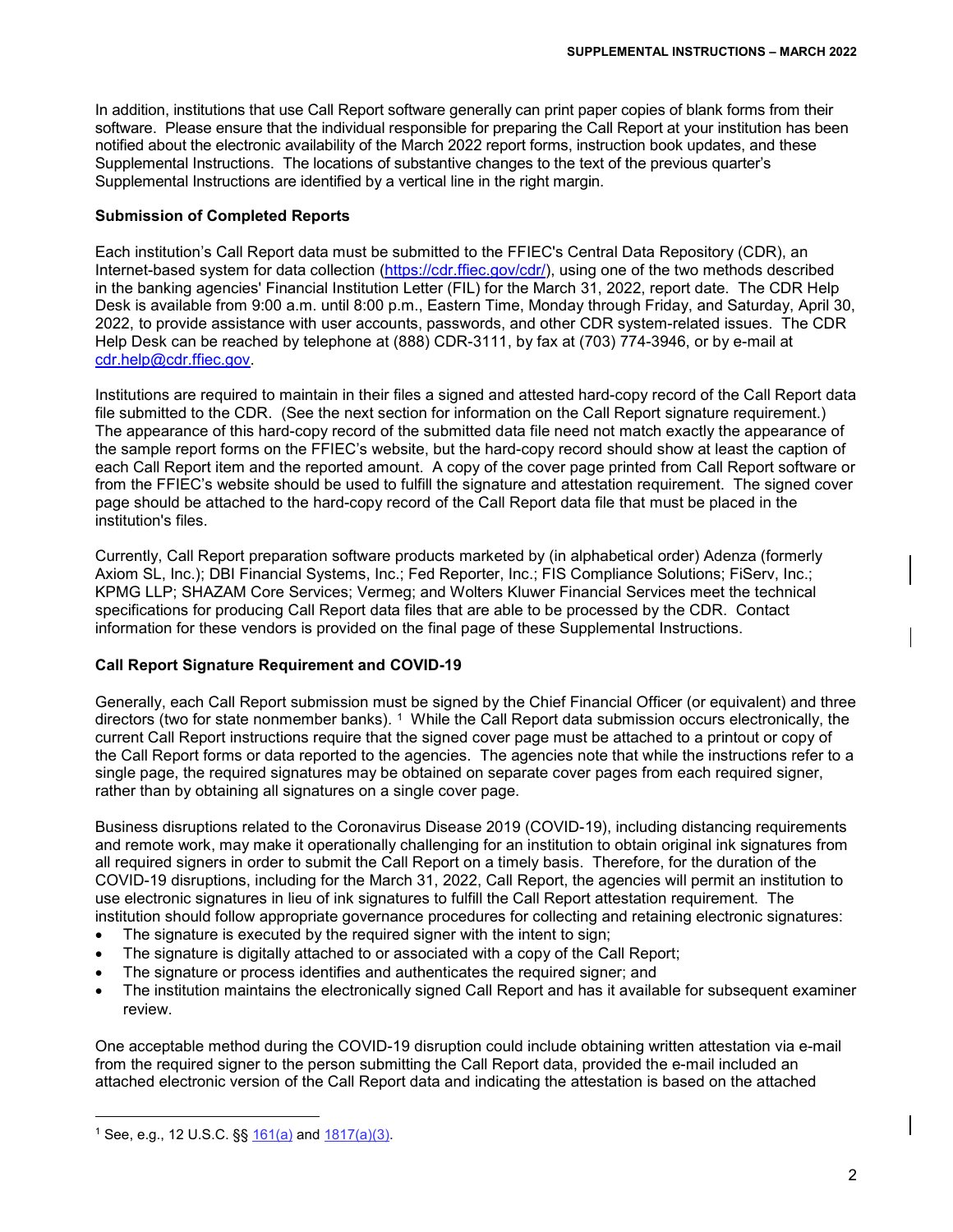information. That e-mail should be retained in the institution's records to support that the Call Report was appropriately attested to by the required signer. Institutions should discuss any concerns regarding the attestation with their primary federal regulator.

#### **Accounting for Loan Modifications to Borrowers Experiencing Financial Difficulties**

In March 2022, the FASB issued ASU No. 2022-02, "Financial Instruments - Credit Losses (Topic 326): Troubled Debt Restructurings and Vintage Disclosures," which amended ASC Topic 326, Financial Instruments – Credit Losses. This guidance, once effective, will eliminate the recognition and measurement accounting guidance for Troubled Debt Restructurings (TDRs) by creditors in Subtopic 310-40, Receivables – Troubled Debt Restructurings by Creditors, while enhancing disclosure requirements for certain loan refinancings and restructurings by creditors when a borrower is experiencing financial difficulty. Consistent with the accounting for other loan modifications under ASC Section 310-20-35, Subsequent Events, under ASU 2022-02, an institution would evaluate whether the modification to a borrower experiencing financial difficulty represents a new loan or a continuation of an existing loan.

Prior to the adoption of ASU 2022-02, institutions must recognize and disclose modified loans where the institution has granted a concession, for economic or legal reasons, related to the borrower's financial difficulty as TDRs. Institutions report loans identified as TDRs on Schedule RC-C, Part I, Loans and Leases, if the loan is performing in accordance with its modified terms or Schedule RC-N, Past Due and Nonaccrual Loans, Leases, and Other Assets, if the loan is not performing in accordance with its modified terms.

For all institutions that have adopted ASC Topic 326, ASU 2022-02 is effective for fiscal years beginning after December 15, 2022, including interim reporting periods within those fiscal years. For institutions that have not yet adopted the amendments in ASU 2016-13, Financial Instruments - Credit Losses (Topic 326): Measurement of Credit Losses on Financial Instruments, the effective date for this ASU would be the same as the effective date in ASU 2016-13. Early application of the new standard is permitted for all institutions, provided that an institution has adopted ASU 2016-13.

#### Reporting for Early Adopters

If an institution chooses to early adopt the new standard for financial reporting purposes during 2022, the institution should implement the new standard in its Call Report for the same quarter-end report date. These institutions would report all loan modifications to borrowers experiencing financial difficulties as defined by ASU 2022-02 prospectively from the beginning of the fiscal year of adoption.

For Call Report purposes, all loans modified to borrowers experiencing financial difficulty as defined by ASU 2022-02 that are performing in accordance with their modified terms would be reported on Schedule RC-C, Part I, Memorandum items 1.a. through 1.g. If a loan is not performing in accordance with its modified terms, it would be reported on Schedule RC-N, Memorandum items 1.a through 1.g.

These institutions have an option to apply a modified retrospective transition method for the elimination of the TDR recognition and measurement guidance. The option to apply a modified retrospective transition method would result in a cumulative effect adjustment to retained earnings in the period of adoption. The cumulativeeffect adjustment to bank equity capital for this change in accounting principle should be reported in Schedule RI-A, Changes in Bank Equity Capital, item 2, and disclosed in Schedule RI-E, Explanations, item 4.c or 4.d, with a write-in descriptor indicating ASU 2022-02. Institutions that early adopt ASU 2022-02 that do not apply the modified retrospective method in the calendar year ending December 31, 2022, may provide a statement in the optional narrative indicating the quarter in which ASU 2022-02 was adopted.

For additional information on ASU 2022-02, institutions should refer to the FASB's website at: [Accounting](https://fasb.org/page/PageContent?pageId=/standards/accounting-standards-updates-issued.html)  [Standards Updates Issued \(fasb.org\)](https://fasb.org/page/PageContent?pageId=/standards/accounting-standards-updates-issued.html) which includes a link to the accounting standard update.

The agencies plan to revise the Call Report forms and instructions to replace the current TDR terminology with updated language from ASU 2022-02 for the first quarter of 2023.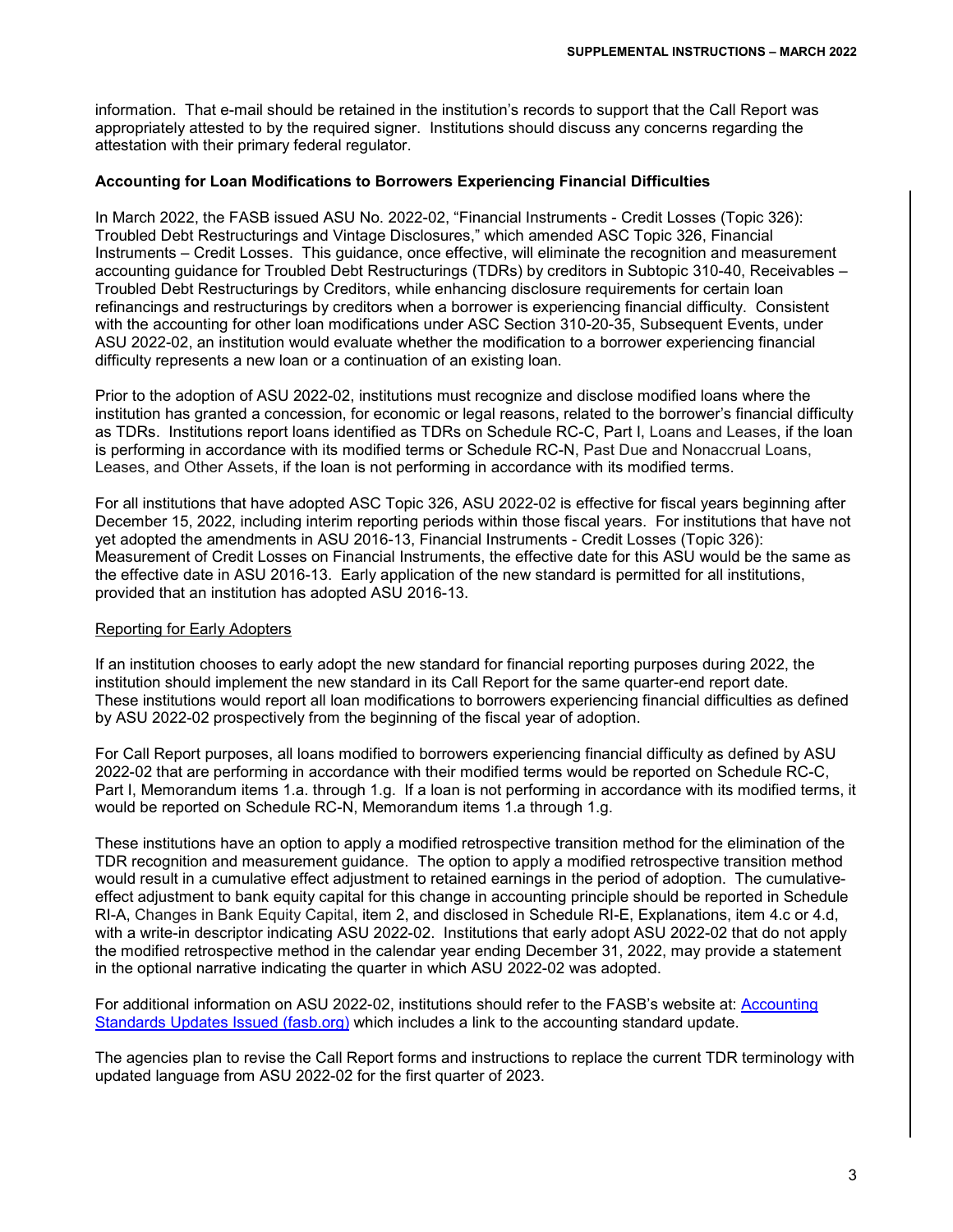#### **Reference Rate Reform**

In March 2020, the FASB issued ASU No. 2020-04, "Reference Rate Reform (Topic 848): Facilitation of the Effects of Reference Rate Reform on Financial Reporting." The ASU states that "[r]eference rates such as the London Interbank Offered Rate (LIBOR) are widely used in a broad range of financial instruments and other agreements. Regulators and market participants in various jurisdictions have undertaken efforts, generally referred to as reference rate reform, to eliminate certain reference rates and introduce new reference rates that are based on a larger and more liquid population of observable transactions. As a result of this initiative, certain widely used reference rates such as LIBOR are expected to be discontinued."

The ASU provides optional expedients for a limited period of time to ease the potential burden in accounting for (or recognizing the effects of) reference rate reform on financial reporting. In particular, the expedients in the ASU are available to be elected by all institutions, subject to meeting certain criteria, for contracts, hedging relationships, and other transactions that reference LIBOR or another reference rate expected to be discontinued because of reference rate reform.

With respect to contracts, the ASU applies to contract modifications that replace a reference rate affected by reference rate reform (including rates referenced in fallback provisions) and contemporaneous modifications of other contract terms related to the replacement of the reference rate (including contract modifications to add or change fallback provisions). The ASU provides optional expedients for applying ASC in the following areas:

- ASC Topics 310, Receivables, and 470, Debt: Modifications of contracts within the scope of these topics should be accounted for by prospectively adjusting the effective interest rate.
- ASC Topics 840, Leases, and 842, Leases: Modifications of contracts within the scope of these topics should be accounted for as a continuation of the existing contracts with no reassessments of the lease classification and the discount rate (for example, the incremental borrowing rate) or remeasurements of lease payments that otherwise would be required under these topics for modifications not accounted for as separate contracts.
- ASC Subtopic 815-15, Derivatives and Hedging—Embedded Derivatives: Modifications of contracts do not require an entity to reassess its original conclusion about whether that contract contains an embedded derivative that is clearly and closely related to the economic characteristics and risks of the host contract under this subtopic.

For other topics in the ASC, the ASU states a general principle that permits an institution to consider contract modifications due to reference rate reform to be an event that does not require contract remeasurement at the modification date or reassessment of a previous accounting determination. When elected, an institution must apply the optional expedients for contract modifications consistently for all eligible contracts or eligible transactions within the relevant ASC topic that contains the guidance that otherwise would be required to be applied.

In addition, the ASU provides exceptions to the guidance in ASC Topic 815, Derivatives and Hedging, related to changes to the critical terms of a hedging relationship due to reference rate reform. The ASU includes examples of changes to these terms that should not result in the dedesignation of the hedging relationship if certain criteria are met. The ASU also provides optional expedients for fair value hedging relationships, cash flow hedging relationships, and net investment hedging relationships for which the component excluded from the assessment of hedge effectiveness is affected by reference rate reform. If certain criteria are met, other optional expedients apply to cash flow hedging relationships affected by reference rate reform and to fair value hedging relationships for which the derivative designated as the hedging instrument is affected by reference rate reform. The optional expedients for hedging relationships may be elected on an individual hedging relationship basis.

Finally, the ASU permits institutions to make a one-time election to sell, transfer, or both sell and transfer held-to-maturity debt securities that reference a rate affected by reference rate reform and were classified as held-to-maturity before January 1, 2020.

The ASU is effective for all institutions as of March 12, 2020, through December 31, 2022. For additional information, institutions should refer to ASU 2020-04, which is available at [Accounting Standards Updates Issued \(fasb.org\).](https://fasb.org/page/PageContent?pageId=/standards/accounting-standards-updates-issued.html)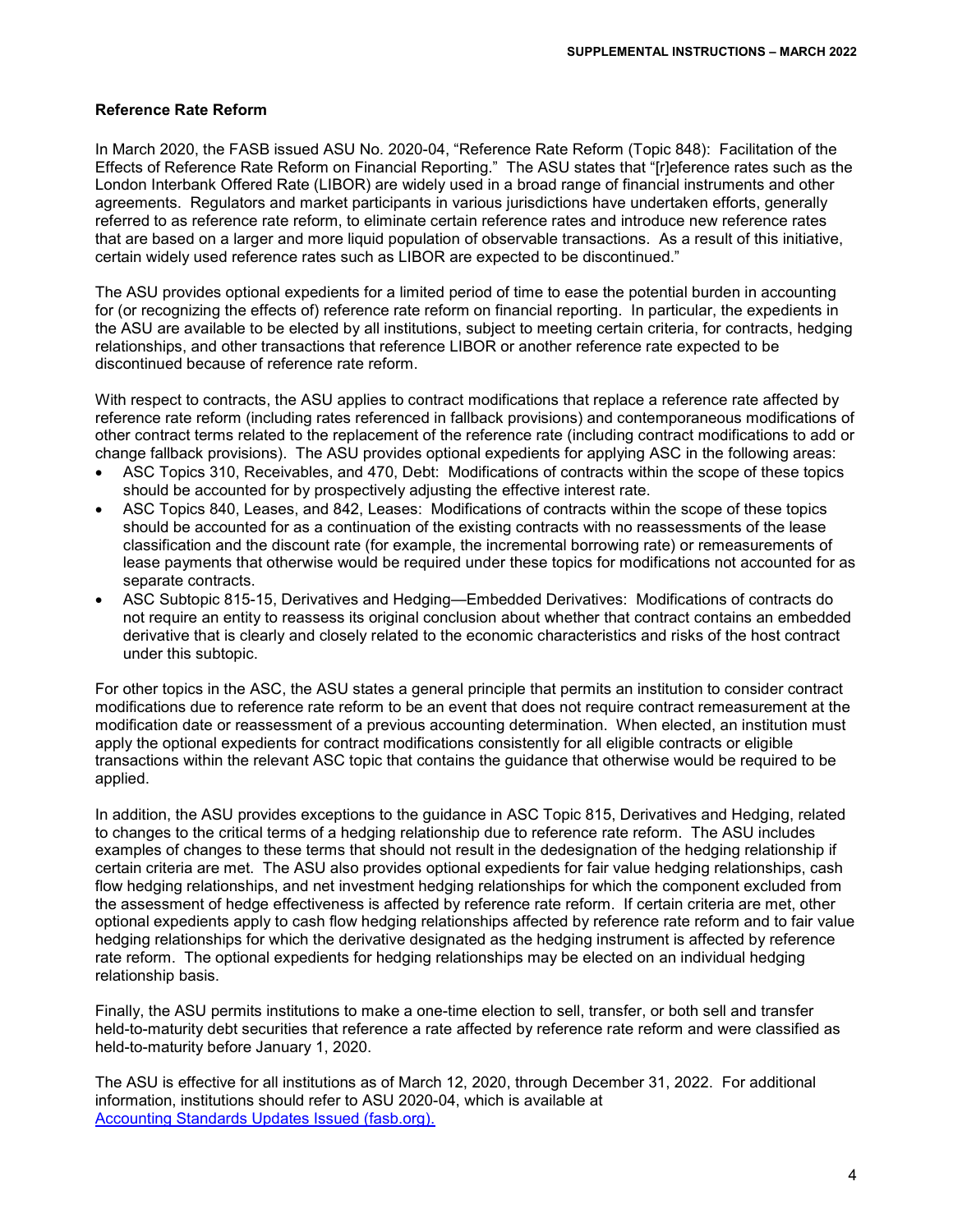#### **Credit Losses on Financial Instruments**

In June 2016, the FASB issued ASU No. 2016-13, "Measurement of Credit Losses on Financial Instruments," which introduces CECL for estimating allowances for credit losses. Under CECL, an allowance for credit losses is a valuation account, measured as the difference between the financial assets' amortized cost basis and the net amount expected to be collected on the financial assets (i.e., lifetime credit losses). To estimate expected credit losses under CECL, institutions will use a broader range of data than under existing U.S. GAAP. These data include information about past events, current conditions, and reasonable and supportable forecasts relevant to assessing the collectability of the cash flows of financial assets.

The ASU is applicable to all financial instruments measured at amortized cost (including loans held for investment and held-to-maturity debt securities, as well as trade receivables, reinsurance recoverables, and receivables that relate to repurchase agreements and securities lending agreements), a lessor's net investments in leases, and off-balance-sheet credit exposures not accounted for as insurance, including loan commitments, standby letters of credit, and financial guarantees. The new standard does not apply to trading assets, loans held for sale, financial assets for which the fair value option has been elected, or loans and receivables between entities under common control.

The ASU also modifies the treatment of credit impairment on available-for-sale (AFS) debt securities. Under the new standard, institutions will recognize a credit loss on an AFS debt security through an allowance for credit losses, rather than the current practice required by U.S. GAAP of write-downs of individual securities for other-than-temporary impairment.

On November 15, 2019, the FASB issued ASU No. 2019-10 to defer the effective dates of ASU 2016-13 for certain institutions. Under this ASU, for institutions that are SEC filers, except those that are "smaller reporting companies" as defined in the SEC's rules, ASU 2016-13 continues to be effective for fiscal years beginning after December 15, 2019, including interim periods within those fiscal years, i.e., January 1, 2020, for such entities with calendar year fiscal years. For all other entities, including those SEC filers that are eligible to be smaller reporting companies, ASU 2016-13 now will take effect for fiscal years beginning after December 15, 2022, including interim periods within those fiscal years, i.e., January 1, 2023, for such entities with calendar year fiscal years. For all institutions, early application of the new credit losses standard is permitted for fiscal years beginning after December 15, 2018, including interim periods within those fiscal years.

Institutions must apply ASU 2016-13 for Call Report purposes in accordance with the effective dates set forth in the ASU as amended in November 2019. An institution that early adopts ASU 2016-13 for U.S. GAAP financial reporting purposes should also early adopt the ASU in the same period for Call Report purposes.

For additional information, institutions should refer to the agencies' [Interagency Policy Statement on](https://www.govinfo.gov/content/pkg/FR-2020-06-01/pdf/2020-10291.pdf)  [Allowances for Credit Losses,](https://www.govinfo.gov/content/pkg/FR-2020-06-01/pdf/2020-10291.pdf) which was published June 1, 2020. Since the issuance of ASU 2016-13, the FASB has published the following amendments to the new credit losses accounting standard:

- ASU 2018-19, "Codification Improvements to Topic 326, Financial Instruments—Credit Losses," available at [https://www.fasb.org/jsp/FASB/Document\\_C/DocumentPage?cid=1176171644373&acceptedDisclaimer=tr](https://www.fasb.org/jsp/FASB/Document_C/DocumentPage?cid=1176171644373&acceptedDisclaimer=true)
- [ue;](https://www.fasb.org/jsp/FASB/Document_C/DocumentPage?cid=1176171644373&acceptedDisclaimer=true) • ASU 2019-04, "Codification Improvements to Topic 326, Financial Instruments—Credit Losses, Topic 815,
- Derivatives and Hedging, and Topic 825, Financial Instruments," available at [https://www.fasb.org/jsp/FASB/Document\\_C/DocumentPage?cid=1176172541591&acceptedDisclaimer=tr](https://www.fasb.org/jsp/FASB/Document_C/DocumentPage?cid=1176172541591&acceptedDisclaimer=true) [ue;](https://www.fasb.org/jsp/FASB/Document_C/DocumentPage?cid=1176172541591&acceptedDisclaimer=true)
- ASU 2019-05, "Financial Instruments Credit Losses (Topic 326): Targeted Transition Relief," available at

[https://www.fasb.org/jsp/FASB/Document\\_C/DocumentPage?cid=1176172668879&acceptedDisclaimer=tr](https://www.fasb.org/jsp/FASB/Document_C/DocumentPage?cid=1176172668879&acceptedDisclaimer=true) [ue;](https://www.fasb.org/jsp/FASB/Document_C/DocumentPage?cid=1176172668879&acceptedDisclaimer=true)

• ASU 2019-10, "Financial Instruments‒Credit Losses (Topic 326), Derivatives and Hedging (Topic 815), and Leases (Topic 842): Effective Dates," available at https://www.fasb.org/isp/FASB/Document\_C/DocumentPage?cid=1176173775344&acceptedDisclaimer=tr [ue;](https://www.fasb.org/jsp/FASB/Document_C/DocumentPage?cid=1176173775344&acceptedDisclaimer=true)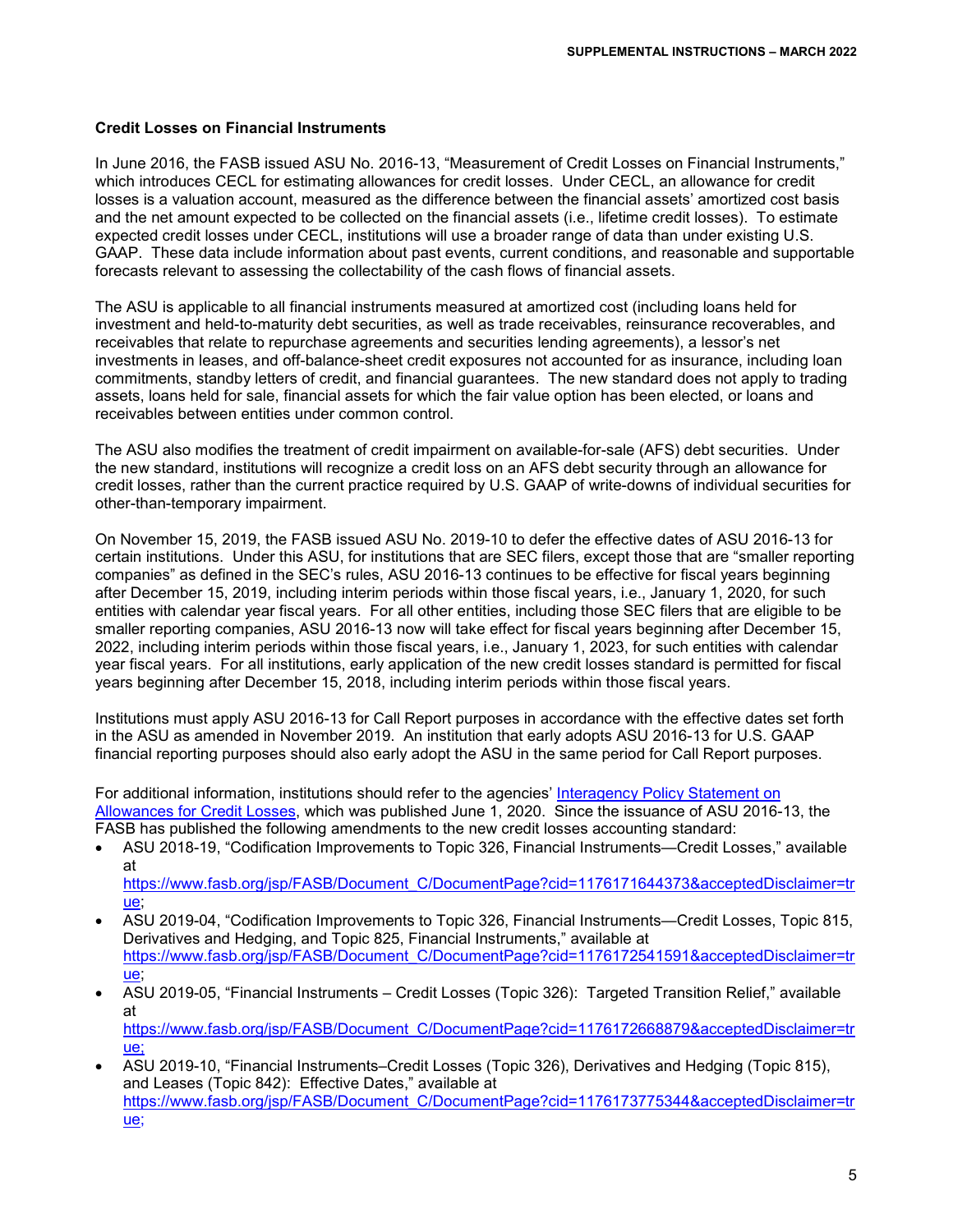• ASU 2019-11, "Codification Improvements to Topic 326, Financial Instruments – Credit Losses," available at [https://www.fasb.org/jsp/FASB/Document\\_C/DocumentPage?cid=1176173831330&acceptedDisclaimer=tr](https://www.fasb.org/jsp/FASB/Document_C/DocumentPage?cid=1176173831330&acceptedDisclaimer=true)

[ue;](https://www.fasb.org/jsp/FASB/Document_C/DocumentPage?cid=1176173831330&acceptedDisclaimer=true) and • ASU 2020-03, "Codification Improvements to Financial Instruments," available at [https://www.fasb.org/jsp/FASB/Document\\_C/DocumentPage?cid=1176174290619&acceptedDisclaimer=tr](https://www.fasb.org/jsp/FASB/Document_C/DocumentPage?cid=1176174290619&acceptedDisclaimer=true) [ue.](https://www.fasb.org/jsp/FASB/Document_C/DocumentPage?cid=1176174290619&acceptedDisclaimer=true)

### **Accounting for Hedging Activities**

In August 2017, the FASB issued ASU No. 2017-12, "Targeted Improvements to Accounting for Hedging Activities." This ASU amends ASC Topic 815, Derivatives and Hedging, to "better align an entity's risk management activities and financial reporting for hedging relationships through changes to both the designation and measurement guidance for qualifying hedging relationships and the presentation of hedge results." For institutions that are public business entities (PBE), as defined under U.S. GAAP, ASU 2017-12 is currently in effect.

On November 15, 2019, the FASB issued ASU 2019-10 to defer the effective date of ASU 2017-12 by one year for institutions that are not PBEs (i.e., that are private companies).

As amended by ASU 2019-10, ASU 2017-12 is now effective for these entities for fiscal years beginning after December 15, 2020, and interim periods within fiscal years beginning after December 15, 2021.

On March 28, 2022, the FASB issued [ASU 2022-01, "Derivatives and Hedging \(Topic 815\): Fair Value](https://fasb.org/Page/ShowPdf?path=ASU+2022-01.pdf&title=ACCOUNTING+STANDARDS+UPDATE+2022-01%E2%80%94DERIVATIVES+AND+HEDGING+%28TOPIC+815%29%3A+FAIR+VALUE+HEDGING%E2%80%94PORTFOLIO+LAYER+METHOD&acceptedDisclaimer=true&Submit=)  [Hedging - Portfolio Layer Method.](https://fasb.org/Page/ShowPdf?path=ASU+2022-01.pdf&title=ACCOUNTING+STANDARDS+UPDATE+2022-01%E2%80%94DERIVATIVES+AND+HEDGING+%28TOPIC+815%29%3A+FAIR+VALUE+HEDGING%E2%80%94PORTFOLIO+LAYER+METHOD&acceptedDisclaimer=true&Submit=)" This ASU expands the current single-layer method that was one of the major provisions of ASU 2017-12 and allows for multiple hedged layers of a single closed portfolio. To reflect that expansion, the last-of-layer method is renamed the portfolio layer method.

Additionally, the ASU:

- Expands the scope of the portfolio layer method from prepayable assets to also include nonprepayable assets;
- Specifies eligible hedging instruments in a single-layer hedge;
- Provides additional guidance on the accounting for and disclosure of fair value hedge basis adjustments (FVHBA) under the portfolio layer method; and
- Specifies how hedge basis adjustments should be considered when determining credit losses for the assets included in the closed portfolio.

The ASU applies to all entities that elect to apply the portfolio layer method of hedge accounting. For public business entities, the ASU is effective for fiscal years beginning after December 15, 2022, and interim periods within those fiscal years. For all other entities, the ASU is effective for fiscal years beginning after December 15, 2023, and interim periods within those fiscal years. Early adoption is permitted.

Institutions that early adopt this standard for the March 31, 2022, report date, would include portfolio layer related FVHBA in Schedule RC-C, Part I, item 11, "LESS: Any unearned income on loans reflected in items 1- 9 above". Institutions would report amounts for portfolio layer FVHBAs on AFS debt securities only on Schedule RC-B, Securities, in item 6.a, column C, "Available-for-sale: Amortized Cost." Institutions that early adopt ASU 2022-01 for the March 31, 2022, report date, may provide in the optional narrative the amount related to portfolio layer FVHBAs on AFS debt securities included in Schedule RC-B, Securities, in item 6.a.

For additional information on ASU 2022-01, institutions should refer to the FASB's website at: <https://www.fasb.org/page/PageContent?pageId=/standards/accounting-standards-updates-issued.html> which includes a link to the accounting standard update.

The Call Report instructions, including the Glossary entry for "Derivative Contracts," will be revised to conform to the ASU at a future date.

For additional information, institutions should refer to ASU 2017-12, which is available at [http://www.fasb.org/jsp/FASB/Document\\_C/DocumentPage?cid=1176169282347&acceptedDisclaimer=true;](http://www.fasb.org/jsp/FASB/Document_C/DocumentPage?cid=1176169282347&acceptedDisclaimer=true)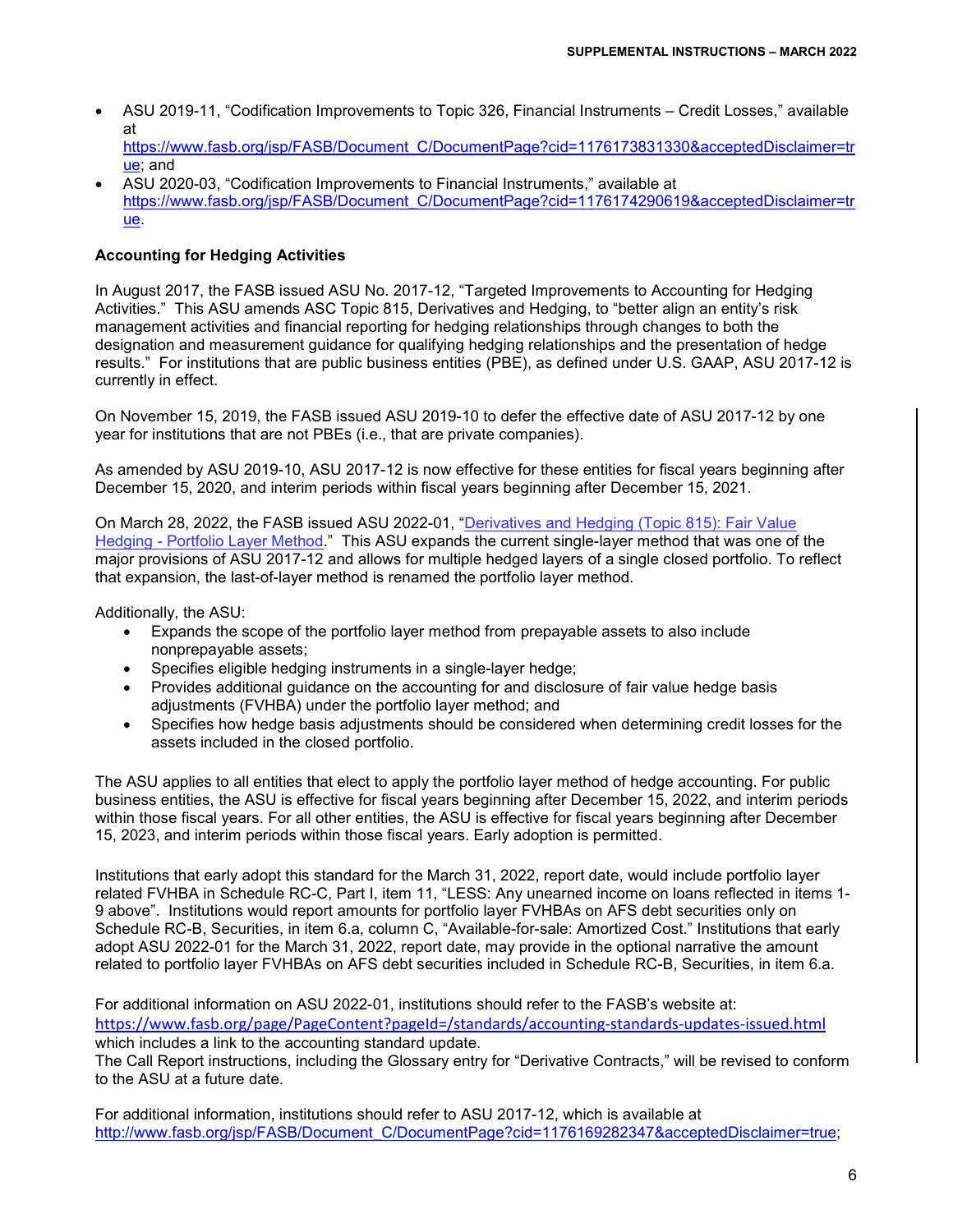and ASU 2019-10, "Financial Instruments–Credit Losses (Topic 326), Derivatives and Hedging (Topic 815), and Leases (Topic 842): Effective Dates," which is available at [https://www.fasb.org/jsp/FASB/Document\\_C/DocumentPage?cid=1176173775344&acceptedDisclaimer=true.](https://www.fasb.org/jsp/FASB/Document_C/DocumentPage?cid=1176173775344&acceptedDisclaimer=true)

#### **Accounting for Leases**

In February 2016, the FASB issued ASU No. 2016-02, "Leases," which added ASC Topic 842, Leases. Once effective, this guidance, as amended by certain subsequent ASUs, supersedes ASC Topic 840, Leases.

ASC Topic 842 does not fundamentally change lessor accounting; however, it aligns terminology between lessee and lessor accounting and brings key aspects of lessor accounting into alignment with the FASB's revenue recognition standard. As a result, the classification difference between direct financing leases and sales-type leases for lessors moves from a risk-and-rewards principle to a transfer of control principle. Additionally, there is no longer a distinction in the treatment of real estate and non-real estate leases by lessors.

The most significant change that ASC Topic 842 makes is to lessee accounting. Under existing accounting standards, lessees recognize lease assets and lease liabilities on the balance sheet for capital leases, but do not recognize operating leases on the balance sheet. The lessee accounting model under ASC Topic 842 retains the distinction between operating leases and capital leases, which the new standard labels finance leases. However, the new standard requires lessees to record a right-of-use (ROU) asset and a lease liability on the balance sheet for operating leases. (For finance leases, a lessee's lease asset also is designated an ROU asset.) In general, the new standard permits a lessee to make an accounting policy election to exempt leases with a term of one year or less at their commencement date from on-balance sheet recognition. The lease term generally includes the noncancellable period of a lease as well as purchase options and renewal options reasonably certain to be exercised by the lessee, renewal options controlled by the lessor, and any other economic incentive for the lessee to extend the lease. An economic incentive may include a relatedparty commitment. When preparing to implement ASC Topic 842, lessees will need to analyze their existing lease contracts to determine the entries to record on adoption of this new standard.

For a sale-leaseback transaction to qualify for sales treatment, ASC Topic 842 requires certain criteria within ASC Topic 606 to be met. ASC Topic 606 focuses on the transfer of control of the leased asset from the seller/lessee to the buyer/lessor. A sale-leaseback transaction that does not transfer control is accounted for as a financing arrangement. For a transaction currently accounted for as a sale-leaseback under existing U.S. GAAP, an entity is not required to reassess whether the transaction would have qualified as a sale and a leaseback under ASC Topic 842 when it adopts the new standard.

Leases classified as leveraged leases prior to the adoption of ASC Topic 842 may continue to be accounted for under ASC Topic 840 unless subsequently modified. ASC Topic 842 eliminates leveraged lease accounting for leases that commence after an institution adopts the new accounting standard.

For institutions that are public business entities, as defined under U.S. GAAP, ASU 2016-02 is currently in effect. For institutions that are not public business entities (i.e., that are private companies), ASU 2016-02, as amended in 2019, was scheduled to take effect for fiscal years beginning after December 15, 2020, and interim reporting periods within fiscal years beginning after December 15, 2021. However, to provide immediate, near-term relief because of the significant business disruptions caused by the COVID-19 pandemic, the FASB issued ASU No. 2020-05, "Effective Dates for Certain Entities," on June 3, 2020, to defer, for one year, the required effective date of the new lease accounting standard for entities not yet required to adopt ASU 2016-02. As a result, ASU 2016-02 will now take effect for institutions that are private companies for fiscal years beginning after December 15, 2021, and to interim periods within fiscal years beginning after December 15, 2022. Early application of ASU 2016-02 continues to be permitted. An institution that early adopts the new standard must apply it in its entirety to all lease-related transactions. If an institution chooses to early adopt the new standard for financial reporting purposes, the institution should implement the new standard in its Call Report for the same quarter-end report date.

Under ASU 2016-02, an institution must apply the new leases standard on a modified retrospective basis for financial reporting purposes. Under the modified retrospective method, an institution should apply the leases standard and the related cumulative-effect adjustments to affected accounts existing as of the beginning of the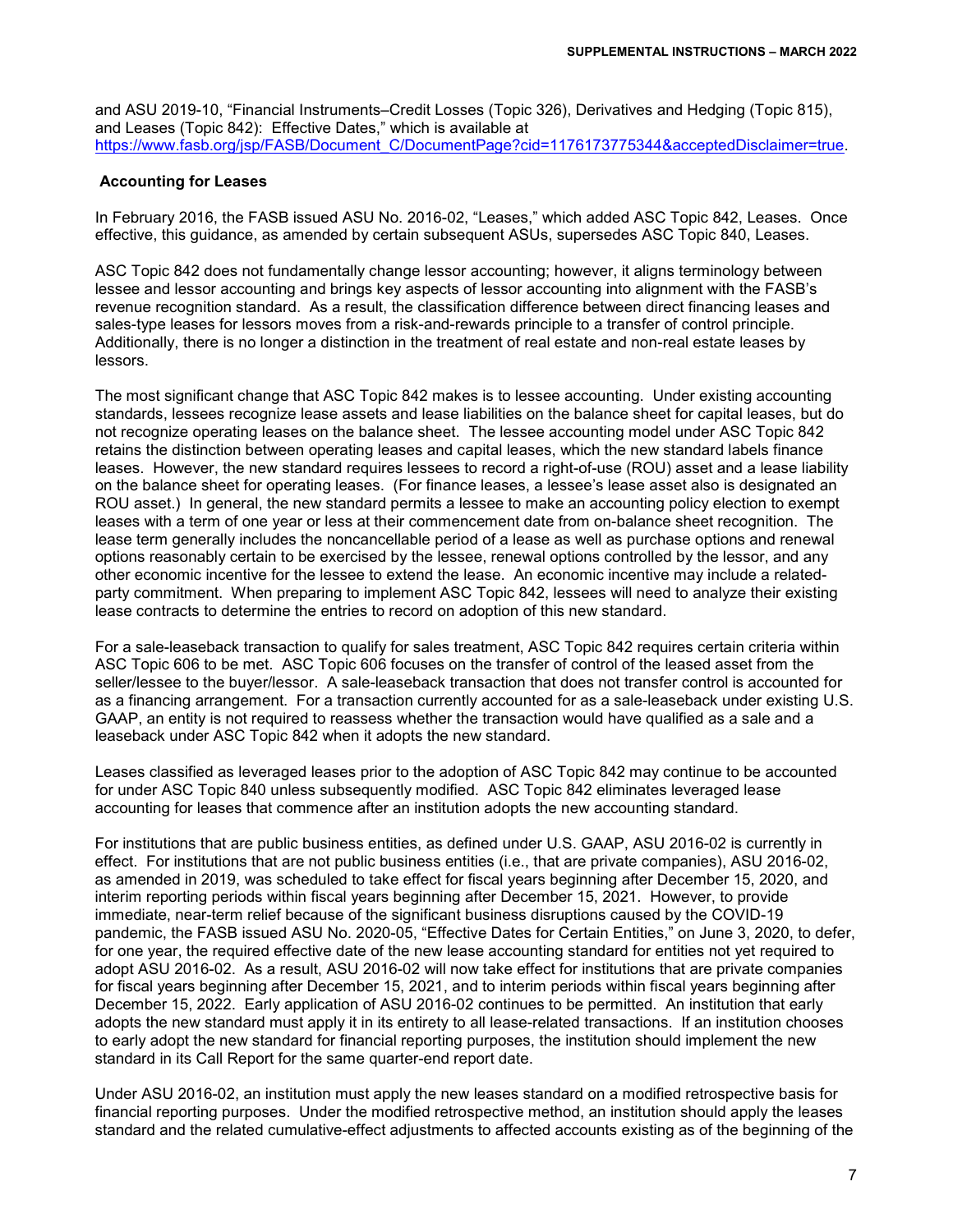earliest period presented in the financial statements. However, as explained in the "Changes in accounting principles" section of the Glossary entry for "Accounting Changes" in the Call Report instructions, when a new accounting standard (such as the leases standard) requires the use of a retrospective application method, institutions should instead report the cumulative effect of adopting the new standard on the amount of retained earnings at the beginning of the year in which the new standard is first adopted for Call Report purposes (net of applicable income taxes, if any) as a direct adjustment to equity capital in the Call Report. For the adoption of the new leases standard, the cumulative-effect adjustment to bank equity capital for this change in accounting principle should be reported in Schedule RI-A, item 2, and disclosed in Schedule RI-E, item 4.b, "Effect of adoption of lease accounting standard - ASC Topic 842." In July 2018, the FASB issued ASU 2018-11, "Targeted Improvements," which provides an additional and "optional transition method" for comparative reporting purposes at adoption of the new leases standard. Under this optional transition method, an institution initially applies the new leases standard at the adoption date (e.g., January 1, 2022, for an institution that is a private company with a calendar year fiscal year) and, for Call Report purposes, the institution should recognize and report a cumulative-effect adjustment to the opening balance of retained earnings in the period of adoption consistent with the Glossary instructions described above.

For Call Report purposes, all ROU assets for operating leases and finance leases, including ROU assets for operating leases recorded upon adoption of ASU 2016-02, should be reflected in Schedule RC, item 6, "Premises and fixed assets."

Institutions that have adopted ASU 2016-02 should report the lease liability for operating leases on the Call Report balance sheet in Schedule RC, item 20, ''Other liabilities.'' In Schedule RC-G, Other Liabilities, operating lease liabilities should be reported in item 4, "All other liabilities." In addition, institutions should report the amount of operating lease liabilities in Schedule RC-G, item 4.e, if this amount is greater than \$100,000 and exceeds 25 percent of the total amount reported in Schedule RC-G, item 4. Lease liabilities for finance leases should be reported in Schedule RC-M, items 5.b, "Other borrowings," and 10.b, "Amount of 'Other borrowings' that are secured."

For an operating lease, a lessee should report a single lease cost for the lease in the Call Report income statement, calculated so that the cost of the lease is allocated over the lease term on a generally straight-line basis, in Schedule RI, item 7.b, "Expenses of premises and fixed assets." For a finance lease, a lessee should report interest expense on the lease liability separately from the amortization expense on the ROU asset. The interest expense should be reported on Schedule RI in item 2.c, "Other interest expense," on the FFIEC 051 and in item 2.c, "Interest on trading liabilities and other borrowed money," on the FFIEC 031 and the FFIEC 041. The amortization expense should be reported on Schedule RI in item 7.b, "Expenses of premises and fixed assets."

To the extent an ROU asset arises due to a lessee's lease of a tangible asset (e.g., building or equipment), the ROU asset should be treated as a tangible asset not subject to deduction from regulatory capital. Except for institutions that have a community bank leverage ratio framework election in effect, an ROU asset not subject to deduction must be risk weighted at 100 percent in accordance with the agencies' regulatory capital rules and included in a lessee institution's calculations of total risk-weighted assets. In addition, an ROU asset must be included in a lessee institution's total assets for leverage capital purposes.

For additional information on ASU 2016-02, institutions should refer to the FASB's website at [https://www.fasb.org/leases,](https://www.fasb.org/leases) which includes a link to the lease accounting standard and subsequent amendments to this standard. Institutions may also refer to the Glossary entry for "Lease Accounting" in the Call Report instruction books, which was updated as of September 30, 2020, in response to the changes in the accounting for leases summarized above.

#### **Amending Previously Submitted Report Data**

Should your institution find that it needs to revise previously submitted Call Report data, please make the appropriate changes to the data, ensure that the revised data passes the FFIEC-published validation criteria, and submit the revised data file to the CDR using the same processes as the original filing. For technical assistance with the submission of amendments to the CDR, please contact the CDR Help Desk by telephone at (888) CDR-3111, by fax at (703) 774-3946, or by e-mail at [cdr.help@cdr.ffiec.gov.](mailto:cdr.help@cdr.ffiec.gov)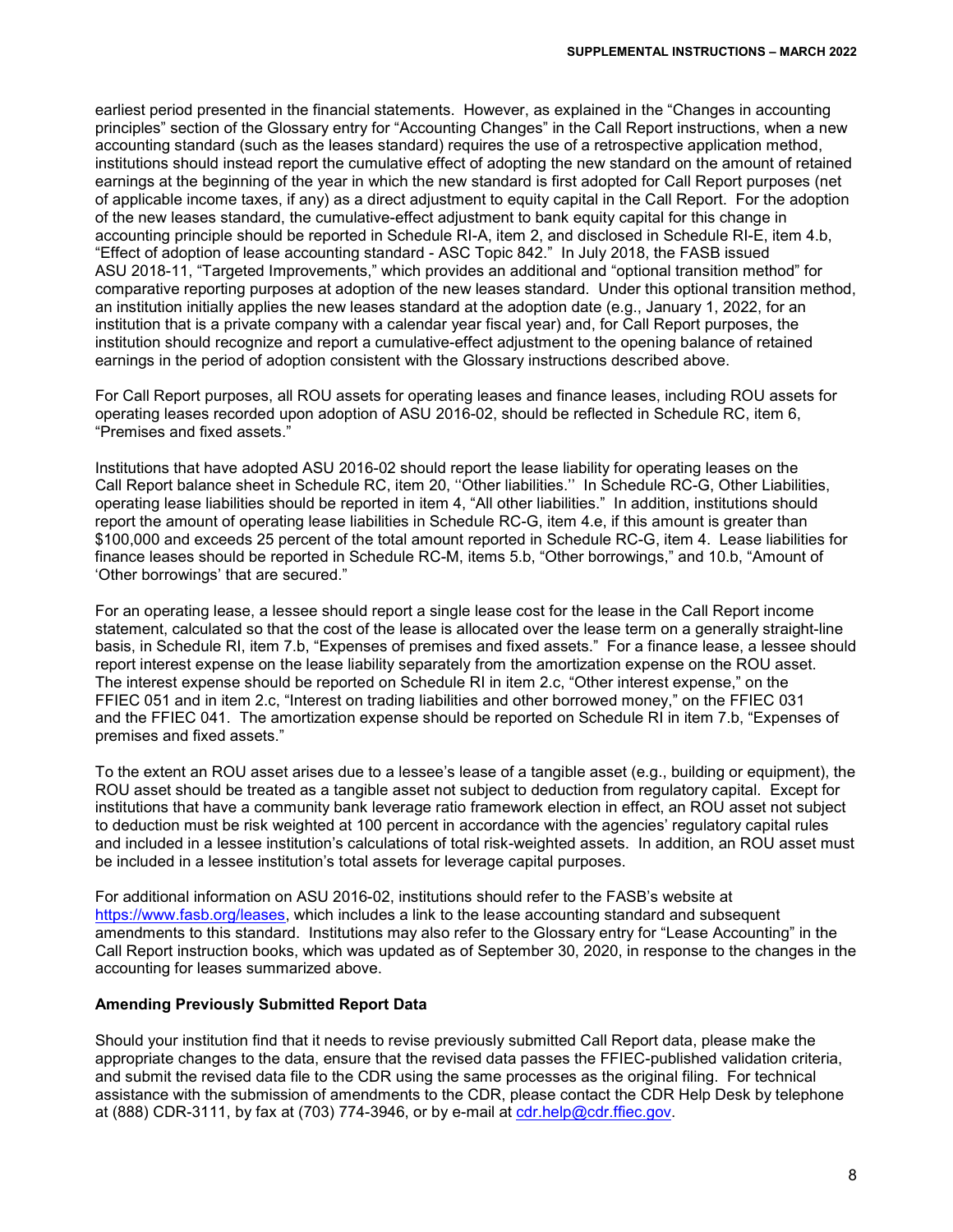#### **Other Reporting Matters**

For the following topics, institutions should continue to follow the guidance in the specified Call Report Supplemental Instructions:

- U.S. Department of the Treasury Emergency Capital Investment Program Supplemental Instructions for December 31, 2021
- (https://www.ffiec.gov/pdf/FFIEC\_forms/FFIEC031\_FFIEC041\_FFIEC051\_suppinst\_202112.pdf) • Appendix I: Coronavirus Aid, Relief, and Economic Security Act: Accounting and Reporting Considerations – Supplemental Instructions for December 31, 2020
- [\(https://www.ffiec.gov/pdf/FFIEC\\_forms/FFIEC031\\_FFIEC041\\_FFIEC051\\_suppinst\\_202012.pdf\)](https://www.ffiec.gov/pdf/FFIEC_forms/FFIEC031_FFIEC041_FFIEC051_suppinst_202012.pdf) • True-up Liability under an FDIC Loss-Sharing Agreement – Supplemental Instructions for June 30, 2015
- [\(https://www.ffiec.gov/PDF/FFIEC\\_forms/FFIEC031\\_FFIEC041\\_suppinst\\_201506.pdf\)](https://www.ffiec.gov/PDF/FFIEC_forms/FFIEC031_FFIEC041_suppinst_201506.pdf) • Troubled Debt Restructurings, Current Market Interest Rates, and ASU No. 2011-02 – Supplemental
- Instructions for December 31, 2014 [\(https://www.ffiec.gov/PDF/FFIEC\\_forms/FFIEC031\\_FFIEC041\\_suppinst\\_201412.pdf\)](https://www.ffiec.gov/PDF/FFIEC_forms/FFIEC031_FFIEC041_suppinst_201412.pdf)
- Determining the Fair Value of Derivatives Supplemental Instructions for June 30, 2014 [\(https://www.ffiec.gov/PDF/FFIEC\\_forms/FFIEC031\\_FFIEC041\\_suppinst\\_201406.pdf\)](https://www.ffiec.gov/PDF/FFIEC_forms/FFIEC031_FFIEC041_suppinst_201406.pdf)
- Indemnification Assets and ASU No. 2012-06 Supplemental Instructions for June 30, 2014 [\(https://www.ffiec.gov/PDF/FFIEC\\_forms/FFIEC031\\_FFIEC041\\_suppinst\\_201406.pdf\)](https://www.ffiec.gov/PDF/FFIEC_forms/FFIEC031_FFIEC041_suppinst_201406.pdf)
- Small Business Lending Fund Supplemental Instructions for March 31, 2013 [\(https://www.ffiec.gov/PDF/FFIEC\\_forms/FFIEC031\\_FFIEC041\\_suppinst\\_201303.pdf\)](https://www.ffiec.gov/PDF/FFIEC_forms/FFIEC031_FFIEC041_suppinst_201303.pdf)
- Reporting Purchased Subordinated Securities in Schedule RC-S Supplemental Instructions for September 30, 2011 [\(https://www.ffiec.gov/PDF/FFIEC\\_forms/FFIEC031\\_FFIEC041\\_suppinst\\_201109.pdf\)](https://www.ffiec.gov/PDF/FFIEC_forms/FFIEC031_FFIEC041_suppinst_201109.pdf)
- Treasury Department's Capital Purchase Program Supplemental Instructions for September 30, 2011 [\(https://www.ffiec.gov/PDF/FFIEC\\_forms/FFIEC031\\_FFIEC041\\_suppinst\\_201109.pdf\)](https://www.ffiec.gov/PDF/FFIEC_forms/FFIEC031_FFIEC041_suppinst_201109.pdf)
- Deposit insurance assessments Supplemental Instructions for September 30, 2009 [\(https://www.ffiec.gov/PDF/FFIEC\\_forms/FFIEC031\\_041\\_suppinst\\_200909.pdf\)](https://www.ffiec.gov/PDF/FFIEC_forms/FFIEC031_041_suppinst_200909.pdf)
- Accounting for share-based payments under FASB Statement No. 123 (Revised 2004), *Share-Based Payment* – Supplemental Instructions for December 31, 2006 [\(https://www.ffiec.gov/PDF/FFIEC\\_forms/FFIEC031\\_041\\_suppinst\\_200612.pdf\)](https://www.ffiec.gov/PDF/FFIEC_forms/FFIEC031_041_suppinst_200612.pdf)
- Commitments to originate and sell mortgage loans Supplemental Instructions for March 31, 2006 [\(https://www.ffiec.gov/PDF/FFIEC\\_forms/FFIEC031\\_041\\_suppinst\\_200603.pdf\)](https://www.ffiec.gov/PDF/FFIEC_forms/FFIEC031_041_suppinst_200603.pdf) and June 30, 2005 [\(https://www.ffiec.gov/PDF/FFIEC\\_forms/FFIEC031\\_041\\_suppinst\\_200506.pdf\)](https://www.ffiec.gov/PDF/FFIEC_forms/FFIEC031_041_suppinst_200506.pdf)

#### **Call Report Software Vendors**

For information on available Call Report preparation software products, institutions should contact:

Adenza (formerly Axiom SL, Inc) 99 Park Avenue Suite 930 New York, New York 10016 Telephone: (212) 248-4188 [http://www.adenza.com](http://www.adenza.com/)

FIS Compliance Solutions 16855 West Bernardo Drive, Suite 270 San Diego, California 92127 Telephone: (800) 825-3772 [http://www.callreporter.com](http://www.callreporter.com/)

DBI Financial Systems, Inc. P.O. Box 14027 Bradenton, Florida 34280 Telephone: (800) 774-3279 [http://www.e-dbi.com](http://www.e-dbi.com/)

FiServ, Inc. 1345 Old Cheney Road Lincoln, Nebraska 68512 Telephone: (402) 423-2682 [http://www.fiserv.com](http://www.fiserv.com/)

Fed Reporter, Inc. 28118 Agoura Road, Suite 202 Agoura Hills, California 91301 Telephone: (888) 972-3772 [http://www.fedreporter.net](http://www.fedreporter.net/)

KPMG LLP 303 Peachtree Street, Suite 2000 Atlanta, Georgia 30308 Telephone: (404) 221-2355 [http://advisory.kpmg.us](http://advisory.kpmg.us/)